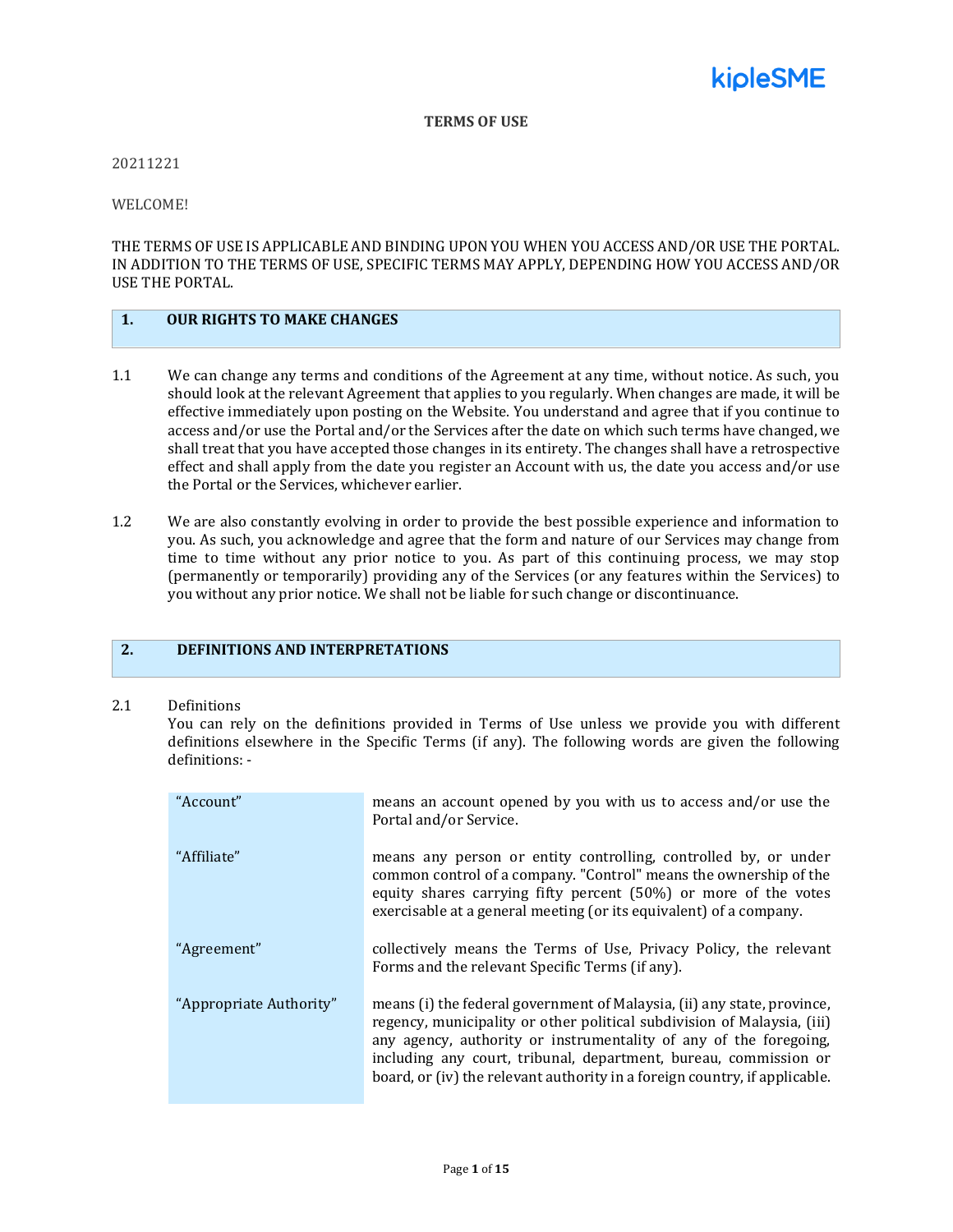

| "Claim"                                         | means any suit, claim, action, proceeding or investigation.                                                                                                                                                                                                                                                                                                                                                                                                                                                                                                                                                                                                                                                                                                                                                                                                                                                                                                                                                                                                                                                                                                                                                              |
|-------------------------------------------------|--------------------------------------------------------------------------------------------------------------------------------------------------------------------------------------------------------------------------------------------------------------------------------------------------------------------------------------------------------------------------------------------------------------------------------------------------------------------------------------------------------------------------------------------------------------------------------------------------------------------------------------------------------------------------------------------------------------------------------------------------------------------------------------------------------------------------------------------------------------------------------------------------------------------------------------------------------------------------------------------------------------------------------------------------------------------------------------------------------------------------------------------------------------------------------------------------------------------------|
| "Consequential Loss"                            | means expenses incurred, loss of revenue, loss of profits, loss of<br>anticipated savings or business, pure economic loss, loss of data, loss<br>of goodwill, loss of use of our Portal and/or Service, loss of<br>opportunity or expectation loss, and any forms of special, indirect,<br>punitive or exemplary loss or damages, and any penalties or fines<br>imposed by the Appropriate Authority, (even if such loss arises<br>directly, naturally or in the usual course of things from any breach,<br>action or inaction in question).                                                                                                                                                                                                                                                                                                                                                                                                                                                                                                                                                                                                                                                                             |
| "Consumer Dispute<br><b>Resolution Process"</b> | means our dispute resolution process which applies in the event of a<br>dispute raised by you to us in relation to the Portal and/or Service.                                                                                                                                                                                                                                                                                                                                                                                                                                                                                                                                                                                                                                                                                                                                                                                                                                                                                                                                                                                                                                                                            |
| "Content"                                       | means the content managed and/or provided by us and/or its content<br>provider which includes without limitation all forms of text, graphics,<br>audio, files, data, images, photographs, pictures, logos, video clips,<br>video streaming, news, live feeds and information on demand content.                                                                                                                                                                                                                                                                                                                                                                                                                                                                                                                                                                                                                                                                                                                                                                                                                                                                                                                          |
| "Customer Service<br>Support"                   | means customer service support owned and/or managed by us (as<br>amended from time to time) which may be accessible through the<br>Platform.                                                                                                                                                                                                                                                                                                                                                                                                                                                                                                                                                                                                                                                                                                                                                                                                                                                                                                                                                                                                                                                                             |
| Fees & Charges                                  | means any fees payable arising from the use of the Services, as<br>set forth in our Platform (if applicable).                                                                                                                                                                                                                                                                                                                                                                                                                                                                                                                                                                                                                                                                                                                                                                                                                                                                                                                                                                                                                                                                                                            |
| "Force Majeure"                                 | means any of the following events or circumstances that are beyond<br>our reasonable control to the extent that such events or circumstances<br>delay or make impossible or materially affect the use of the Portal<br>and/or Service: -                                                                                                                                                                                                                                                                                                                                                                                                                                                                                                                                                                                                                                                                                                                                                                                                                                                                                                                                                                                 |
|                                                 | any acts, orders, decisions or decrees of any Appropriate<br>(a)<br>Authority,<br>enactments of, changes in or the enforcement of any Law,<br>(b)<br>acts of God, without limitation, volcanic activity, tornadoes,<br>(c)<br>hurricanes, floods, fire, tempest, sinkholes, landslides,<br>earthquakes, heavy and inclement weather, epidemic and<br>tsunamis,<br>state of war or hostilities, whether declared or not, or any state<br>(d)<br>of riots, military operations, act of foreign enemies, civil<br>commotion, rebellion, revolution, terrorism, sabotage, acts or<br>deeds of any person or group not commissioned by us or other<br>causes of its kind or otherwise beyond our control or power,<br>strike, labour dispute, lock-out, explosion, power failure,<br>electromagnetic interference, emergency, ionising radiation and<br>contamination by radioactivity from any nuclear fuel,<br>act or omission of a supplier, a third-party or any failure by<br>(e)<br>service provider to supply us with certain service, and/or<br>any other cause beyond our reasonable control arises or exists<br>(f)<br>which has materially affected the availability of the Portal and/or<br>provision of Service. |
| "Forms"                                         | collectively means any forms issued by us in relation to the<br>Services.                                                                                                                                                                                                                                                                                                                                                                                                                                                                                                                                                                                                                                                                                                                                                                                                                                                                                                                                                                                                                                                                                                                                                |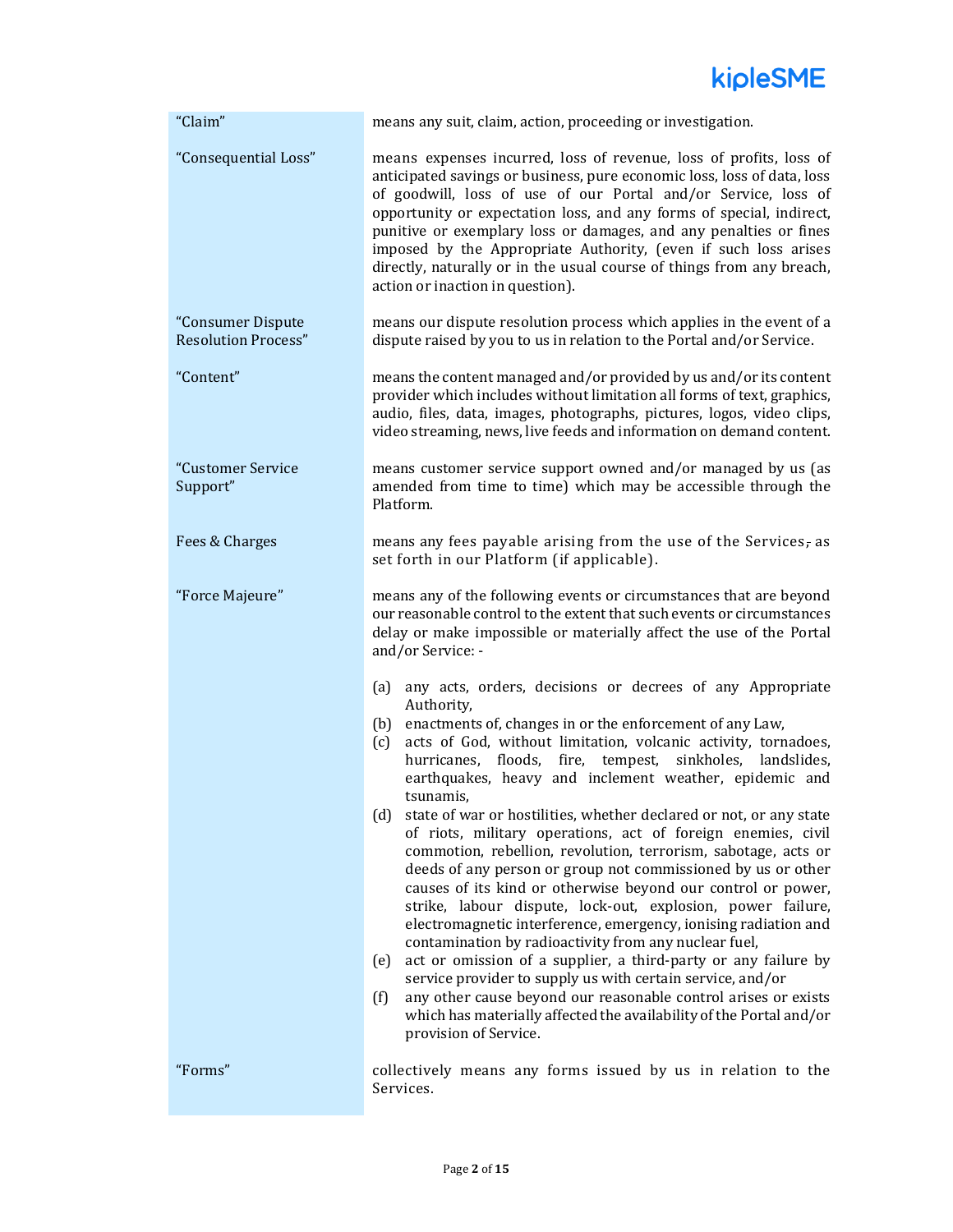

| "Indemnified Party"                     | means us, our directors, shareholders, personnel and/or Affiliate.                                                                                                                                                                                                                                                                                                                                                                                                                                                             |
|-----------------------------------------|--------------------------------------------------------------------------------------------------------------------------------------------------------------------------------------------------------------------------------------------------------------------------------------------------------------------------------------------------------------------------------------------------------------------------------------------------------------------------------------------------------------------------------|
| "Intellectual Property<br>Rights"       | means all intellectual property rights both in Malaysia and throughout<br>the world including:                                                                                                                                                                                                                                                                                                                                                                                                                                 |
|                                         | (a)<br>any patents, copyright, industrial design, moral rights and<br>similar rights of any type, trade secrets, registered and<br>unregistered trademarks or service marks, trade names, brand<br>names, indications of source or appellations of origin,<br>registered designs and commercial names and designations;                                                                                                                                                                                                        |
|                                         | (b)<br>any inventions, discoveries, trade secrets, know-how,<br>computer software, software application, and scientific,<br>technical and product information; and                                                                                                                                                                                                                                                                                                                                                             |
|                                         | (c)<br>any intellectual property rights existing now or in the future.                                                                                                                                                                                                                                                                                                                                                                                                                                                         |
| "KipleSME" or "we" or "us"<br>or "ours" | means Kiple Digital Sdn Bhd (201701031788 (1245958-T)).                                                                                                                                                                                                                                                                                                                                                                                                                                                                        |
| "Law"                                   | means any law (whether domestic or international), statute, code,<br>rule, guidelines, notices, ordinance, regulation, directive, order,<br>judgment, writ, injunction or decree, and includes any changes in the<br>application or interpretation thereof.                                                                                                                                                                                                                                                                    |
| "Loss"                                  | means any and all costs, judgments, fees, fines, damages,<br>disbursements, penalties, liabilities, assessments, awards, direct<br>losses, including, out of pocket costs or expenses (including interest,<br>penalty, investigation, legal fees on a solicitor and client basis,<br>accounting or other professional fees, and other costs or expenses<br>reasonably incurred in the investigation, collection, prosecution and<br>defence of any action and amounts paid in settlement) incurred in<br>connection therewith. |
| "PDPA"                                  | means Personal Data Protection Act 2010.                                                                                                                                                                                                                                                                                                                                                                                                                                                                                       |
| "Personal Data"                         | shall have the same meaning ascribed to it in the PDPA.                                                                                                                                                                                                                                                                                                                                                                                                                                                                        |
| "Platform"                              | collectively means Portal, Website, Social Media and/or any other<br>platform (whether known now or in the future) owned and/or<br>managed by us or our Affiliate.                                                                                                                                                                                                                                                                                                                                                             |
| "Portal"                                | means any portal by us and made available in a digital distribution<br>service that allow you to download, activate, access and/or use the<br>Service, and it includes any updates or upgrades made available by us<br>from time to time.                                                                                                                                                                                                                                                                                      |
| "Post/Posted"                           | means to publish, display, submit and/or upload.                                                                                                                                                                                                                                                                                                                                                                                                                                                                               |
| "Privacy Policy"                        | means a statement that discloses the ways we gather, use, disclose and<br>manage your Personal Data and how you can opt-out, change, update<br>and access your Personal Data.                                                                                                                                                                                                                                                                                                                                                  |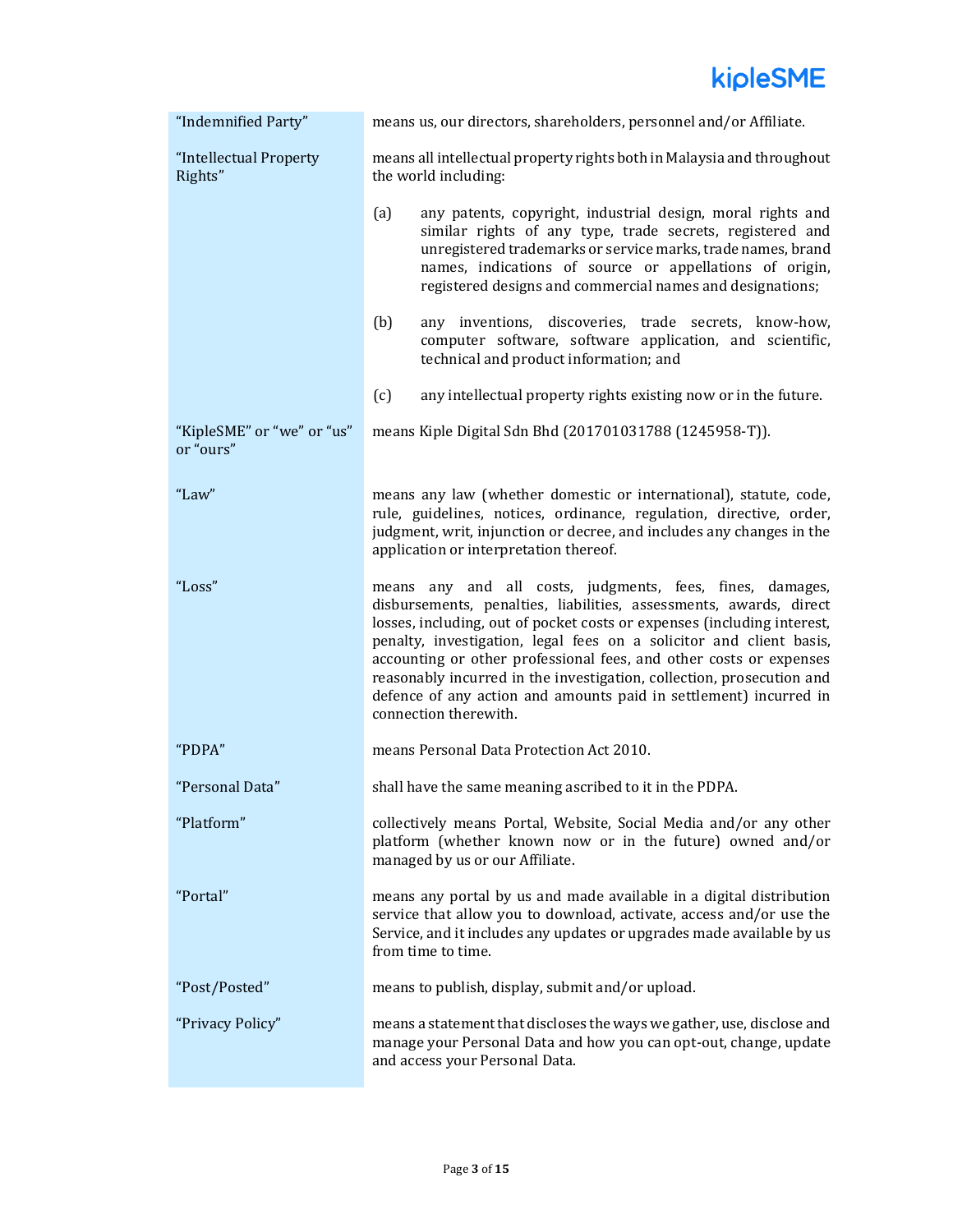# kipleSME

| "Service"        | collectively means any services, feature and/or functionality made<br>available by us to Subscriber and/or User through our Portal.                                                                                                                                                                  |
|------------------|------------------------------------------------------------------------------------------------------------------------------------------------------------------------------------------------------------------------------------------------------------------------------------------------------|
| "Social Media"   | means social media account such as Facebook, Google, Twitter,<br>Instagram, or any other social media account.                                                                                                                                                                                       |
| "Specific Terms" | means the additional terms and conditions which may be applicable<br>to Subscriber or User as may be set out in the Website.                                                                                                                                                                         |
| "Subscriber"     | means an entity in the form of any structure which may be but is not<br>limited to sole proprietor, partnership, body corporate or government<br>body and agency who acquire the Service for use in the ordinary<br>course of business and/or to allow its User to access and/or use the<br>Service. |
| "Third Party"    | means a third party who offers or makes available its product and/or<br>service through the Portal.                                                                                                                                                                                                  |
| "Transaction"    | means any transaction effected through the use of the Service.                                                                                                                                                                                                                                       |
| "User"           | means an end user, who is accessing and/or using our Portaland/or<br>Service.                                                                                                                                                                                                                        |
| "Website"        | means the website owned and/or managed by us (as amended from<br>time to time) currently accessible at www.kiple.com, excluding any<br>external website to which the website points by way of hyperlink or<br>otherwise.                                                                             |
| "you" or "yours" | collectively means Subscriber and User.                                                                                                                                                                                                                                                              |

#### 2.2 Interpretations

Unless there is something in the subject or context, the following words are given the following interpretations: -

- (a) the singular includes the plural and vice versa and references to any gender includes a reference to all other genders;
- (b) a reference to any law includes references to such laws and regulations as they may be amended from time to time, supplemented or re-enacted;
- (c) titles and headings of the Terms of Use is merely inserted for convenience for reference only and cannot have any effect on the interpretation or construction of the Terms of Use; and
- (d) just because we are responsible for the preparation of the Terms of Use, or any part of it, the rule of construction shall not apply to our disadvantage.

## **3. APPLICATION**

3.1 When you submit the Forms for onboarding, you are requesting us to supply the Services to you. We have the absolute discretion to determine your eligibility and shall have the right to accept or reject the application, without liability, even if we do not provide you with any reason.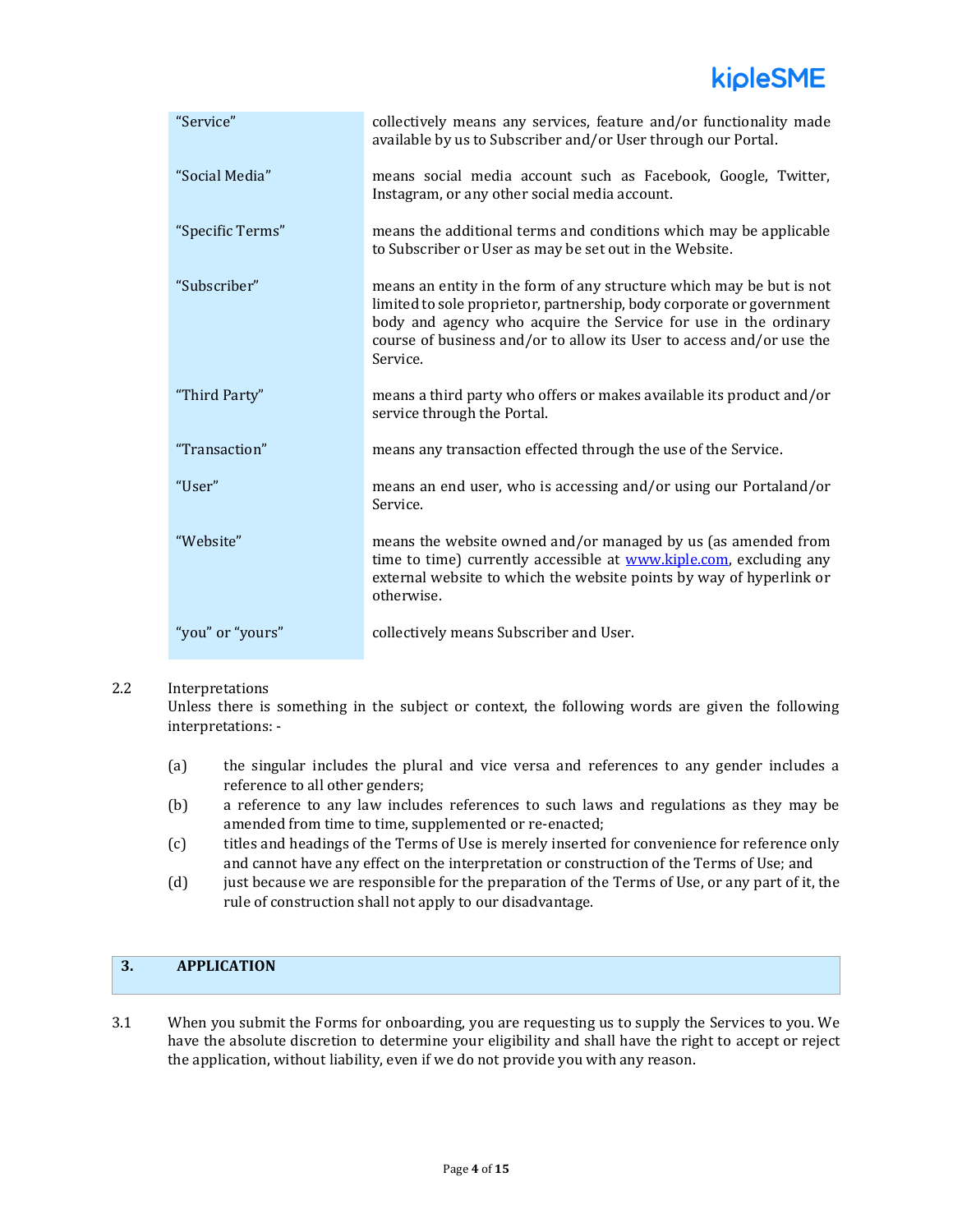

3.2 e-Wallet services and payment gateway services are provided by our Affiliate, Kiplepay Sdn Bhd (510377-P/200001007771). The use of e-Wallet services and payment gateway services shall be governed separately and is subject to separate terms and conditions found in [www.kiplepay.com.](http://www.kiplepay.com/)

## **4. YOUR ACCOUNT**

- 4.1 Creation of Account In order to use the Portal and/or Service, you are required to register an account with us.
- 4.2 Accuracy of Information

You must provide us with accurate and complete information and keep that information accurate, complete and up-to-date. We may but have no obligation, whether express or implied, to verify the accuracy and authenticity of any information provided by you. Please take note that we have the right to suspend, and/or forthwith terminate your use of the Portal and/or Service if the information provided by you is untrue, inaccurate, not current or incomplete, or we suspect that such information provided by you is untrue, inaccurate, not current or incomplete.

4.3 Security

You play an important role in safeguarding any transaction made through your mobile device. We recommend you take the following steps. These steps are not exhaustive: -

- (a) enable password on your mobile device;
- (b) avoid using public WIFI networks;
- (c) install applications from sources you trust;
- (d) keep your login credential secure and confidential;
- (e) create a unique password for Account; and
- (f) monitor your Account activity.

You are responsible for all activities that occur under your Account. You must immediately notify us of any unauthorised use of your Account, or breach of security.

#### 4.4 Secrecy

You must not: -

- (a) share your password and OTP with anyone and please take precautionary measures when entering the password and OTP; and
- (b) reveal your password and OTP, and never write down your password, OTP or any other security information.

You are responsible for all Transaction(s) initiated via your Account. If you permit another person to have access to your Account, password and/or OTP, we will treat this as if you have authorised such use and you will be liable for all Transaction(s), and Fees & Charges incurred by those persons.

4.5 Other User

You are solely responsible for use of your Account by other users.

## **5. FEES & CHARGES**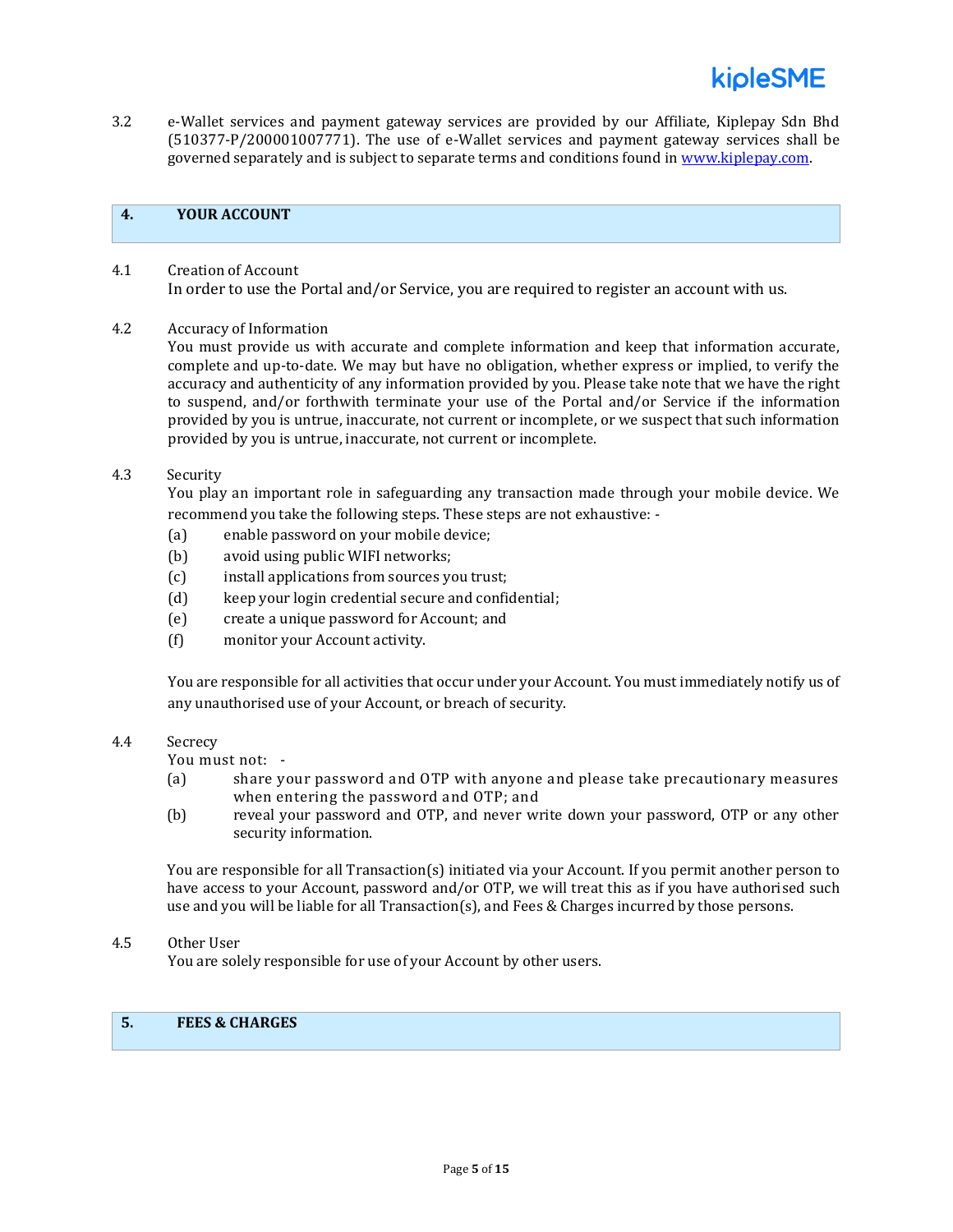- 5.1 Subscriber shall be responsible and liable for all usage of and all payment of any Fees & Charges for using the Services including but not limited to payment of all fee, charges, taxes and duties any transaction made with Third Parties.
- 5.2 Our Service may be subject to applicable taxes, levies, duties or similar governmental assessments of any nature, including, for example, service, sales, or withholding taxes, assessable by Malaysia tax authority (collectively, "taxes") and, unless expressly noted, our Fees & Charges are exclusive of applicable taxes.
- 5.3 Payment Term

We will bill you for the Services and you shall pay the Fees & Charges in accordance with the payment term set out on the Portal and/or the Website (in particular se[e https://kiple.com/sme/pricing/\)](https://kiple.com/sme/pricing/).

5.4 Prompt Payment

You acknowledge and agree that your obligation to pay promptly the Fees & Charges shall not be waived, absolved or diminished by virtue of: -

- (a) non-receipt of any particular bill and it is your responsibility to request from us;
- (b) non-usage of Services upon activation of the Account; and/or
- (c) any suspension of Services.
- 5.5 Late Payment Charges

We are entitled to charge late payment charges and if charged, you must pay us late payment charges at the rate of 1.0% per month (before and after judgment) on all overdue Fees & Charges calculated on a daily basis, calculated from the day following the due date thereof to the date of actual payment of the full outstanding amount including accrued interest.

#### 5.6 No Deduction, Set-Off or Counterclaim

Any deduction, set-off or counterclaim is not allowed, save and except in accordance with Clause 9 where there is a dispute of amount and there is a finding by us that there is manifest error in the billing.

5.7 Recovery

We reserve the right, at any time, to send reminders or take debt collection measures including but not limited to mandating a debt collecting agency or solicitors to pursue the claim in court. If we engage such debt collecting agency, we may charge you a recovery fee including all costs and expenses incurred. If we institute legal proceedings, you shall pay us all fees, costs and disbursements (including but not limited to legal fees on a solicitor and client basis and courts fees) incurred by us in connection with such collection by such legal action.

5.8 No Defence

You agree that any dispute in relation to the quality of the Services shall not be used as a ground or basis for the delay or non-payment of the outstanding Fees & Charges payable pursuant to the Agreement.

## **6. YOUR OBLIGATIONS & RESTRICTED ACTIVITIES**

6.1 In connection with the use of the Portal and/or Service, or in the course of interaction with us or third party, you must NOT: -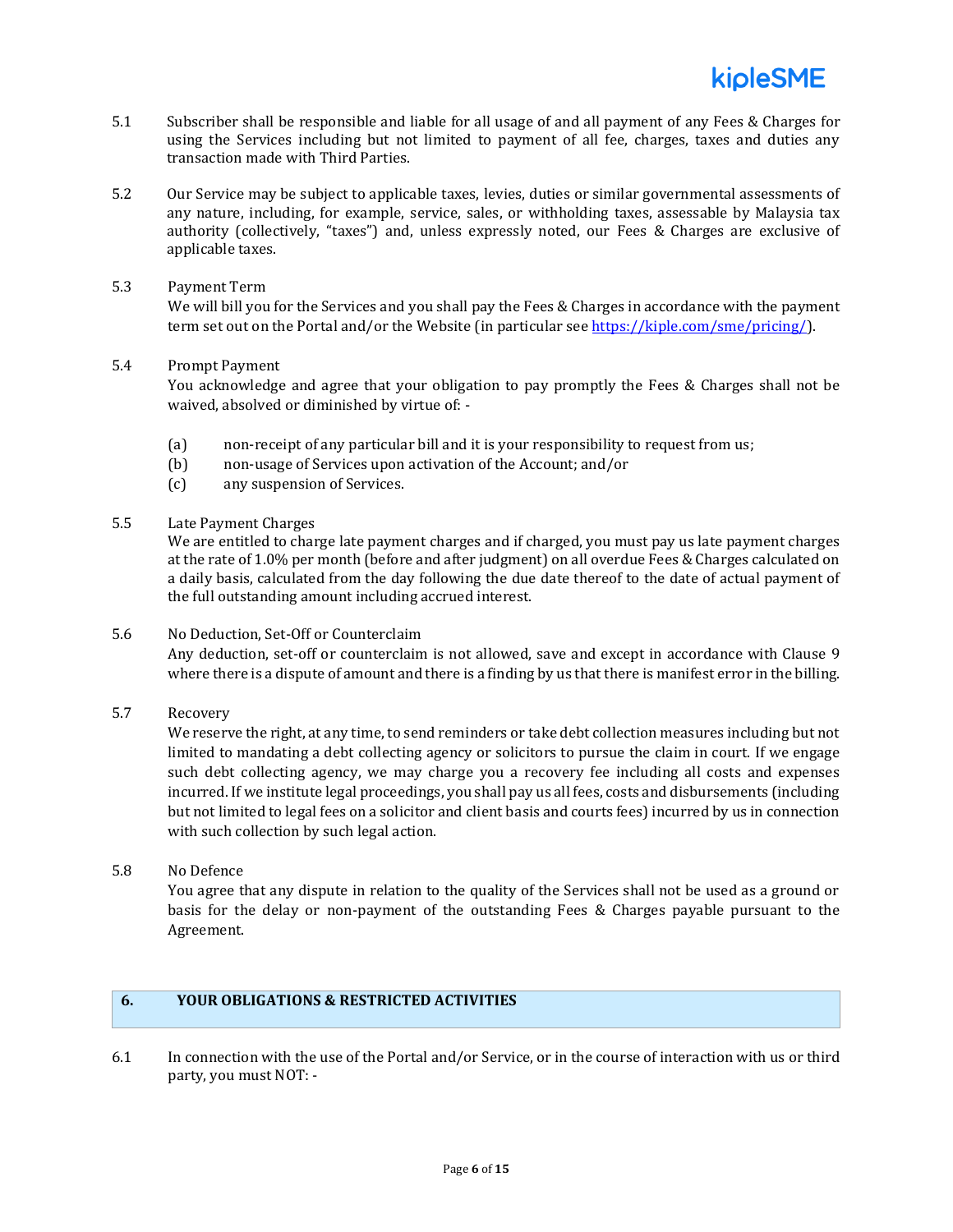

- (a) breach this Terms of Use;
- (b) violate the Law;
- (c) infringe our and/or third party intellectual property;
- (d) act in a manner that is defamatory, trade libelous, threatening or harassing;
- (e) use, send or receive what we reasonably believe to be potentially fraudulent funds;
- (f) refuse to cooperate in an investigation or provide confirmation of your identity or any information you provide to us;
- (g) facilitate any viruses, trojan horses, malware, worms or other computer programming routines that attempts to or may damage, disrupt, corrupt, misuse, detrimentally interfere with, surreptitiously intercept or expropriate, or gain unauthorised access to any system, data, information or the Service;
- (h) use any robot, spider, other automatic device, or manual process to monitor or copy our Portal without our prior written permission;
- (i) interfere or disrupt or attempt to interfere with or disrupt our Portal, any other software, systems (including any networks and servers used to provide any of the Service);
- (j) attempt to probe, scan or test the vulnerability of any of our system or network or breach any security or authentication measures;
- (k) abuse the use of our Services in any manner; and/or
- (l) circumvent any of our policy or determinations about your Account such as temporary or indefinite suspensions or other account holds, limitations or restrictions, including, but not limited to, engaging in the following actions: attempting to create new or additional account when your Account has been restricted, suspended or otherwise limited; opening new or additional account using information that is not your own, or using someone else's account.
- 6.2 You MUST:
	- (a) take all reasonable steps to prevent fraudulent, improper or illegal use of the Portal and/or Service;
	- (b) be fully responsible for any and all data posted from your mobile device whether by you or any other person; and/or
	- (c) lodge a report with us immediately upon the discovery of any fraud, theft, loss, unauthorised usage or any other occurrence of unlawful acts in relation to your Account, mobile device and its use.
- 6.3 By registering with us, you are confirming that you will not use the Service nor permit any third party to use the Service, directly or indirectly, in connection with the following businesses, business activities, or business practices (which are representative and not exhaustive) unless you have received prior written approval from us:
	- (a) Anaesthetic and psychotropic medicine
	- (b) Any animals, plants or products which contain dangerous germs, pests or any other living creature
	- (c) Any goods which are not officially endorsed by the event organizer (such as Olympics or Expo) or infringes third party's intellectual properties
	- (d) Any products, medicine or any other article originates from epidemic area of infectious disease which causes threat to health of human beings or animals
	- (e) Any service or device which provide fetal gender analysis
	- (f) Aphrodisiac
	- (g) Archaeological and cultural relics
	- (h) Auction
	- (i) Bank financial products
	- (j) Bitcoin, Litecoin, YBcoin and other virtual currency transactions
	- (k) Cashback services
	- (l) Certificate issuing and stamp carving that contravenes applicable law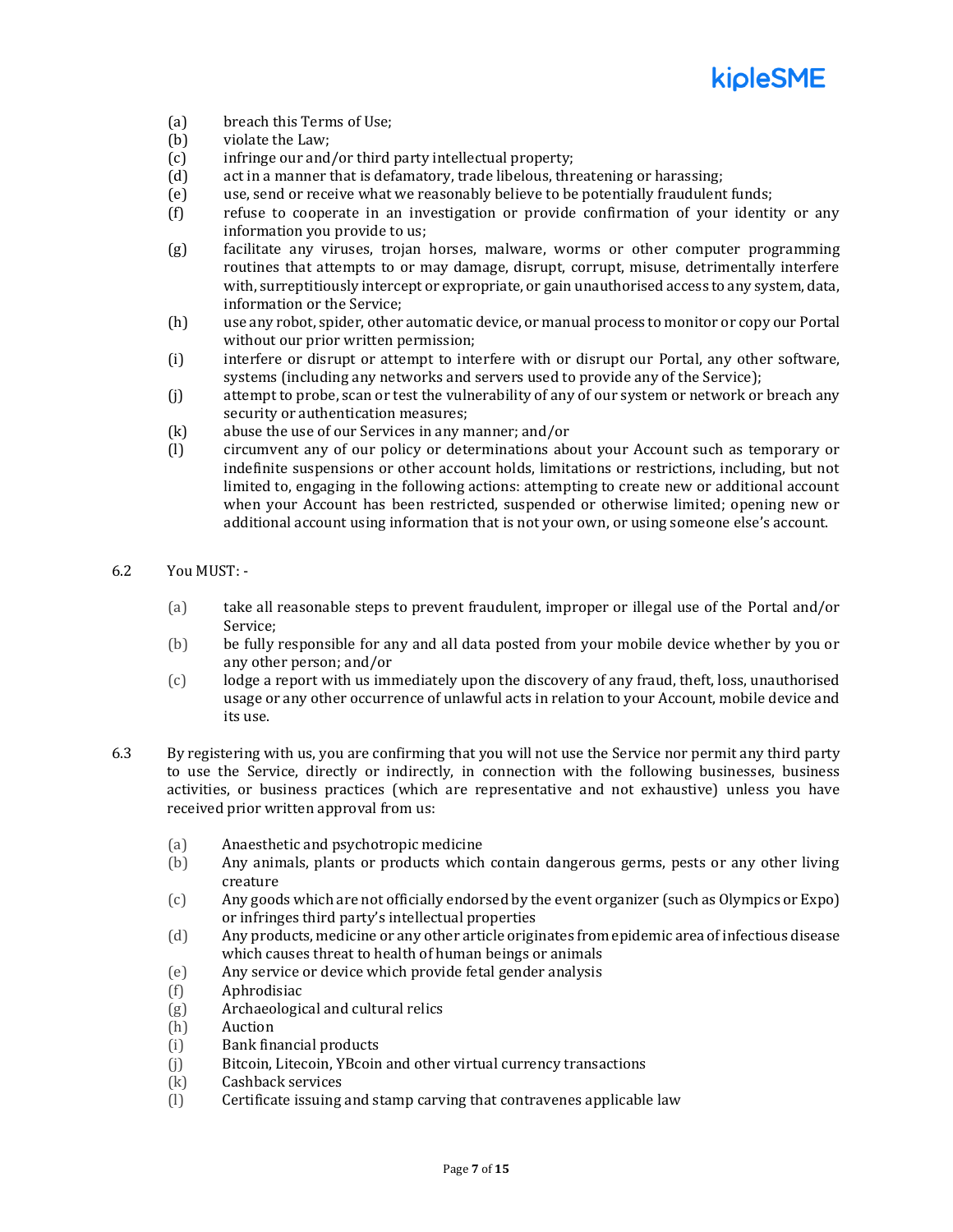

- (m) Charity
- (n) Circulating Renminbi ("RMB")
- (o) Computer privacy information monitoring
- (p) Controlled instruments (such as dagger) which would potentially be used as an assaulting tool or weapon
- (q) Counterfeit currency
- (r) Credit card cashing service
- (s) Crowd funding websites
- (t) Crude oil
- (u) Cultural relics
- (v) Examination services (i.e. defraud by assuming another's identity (as agreed) to participate in academic examinations for that other)
- (w) Fireworks and firecrackers
- (x) Foreign currency
- (y) Foreign exchange services
- (z) Foreign-related matchmaking service
- (aa) Forged and fake food produce
- (bb) Fund
- (cc) Gambling tools
- (dd) Gambling/gaming service
- (ee) Gold futures
- (ff) Hacking-related
- (gg) Human organs
- (hh) ID card information and other information which infringed others' privacy
- (ii) Illegal fund-raising
- (ii) Illegal political audio-visual products and publications
- (kk) Illegal reactionary cards and program channels
- (ll) Illegally obtained proceeds or properties as result of crime
- (mm) Lottery ticket
- (nn) Lucky draw
- (oo) Malware
- (pp) Medical devices
- (qq) Narcotics
- (rr) Narcotic-taking tools
- (ss) National protected animals
- (tt) National protected vegetation
- (uu) Online cemetery and worshipping and other service
- (vv) Pawn
- (ww) Periodical investment of gold
- (xx) Poisonous articles and hazardous chemicals
- (yy) Pornographic and vulgar audio-visual products/publications
- (zz) Pornographic and vulgar cards and program channels
- (aaa) Pornographic and vulgar erotic services
- (bbb) Other pornographic and vulgar articles or services
- (ccc) Private lottery
- (ddd) Pyramid selling
- (eee) Receipts (invoices)
- (fff) Religious websites
- (ggg) Sale or purchase of bank account or bank card in contravention with applicable laws
- (hhh) Satellite antenna, etc.
- (iii) Securities
- (jjj) Single-purpose prepaid cards
- (kkk) Smuggled articles
- (lll) Spying instruments

(mmm) Other personal privacy-harming articles or services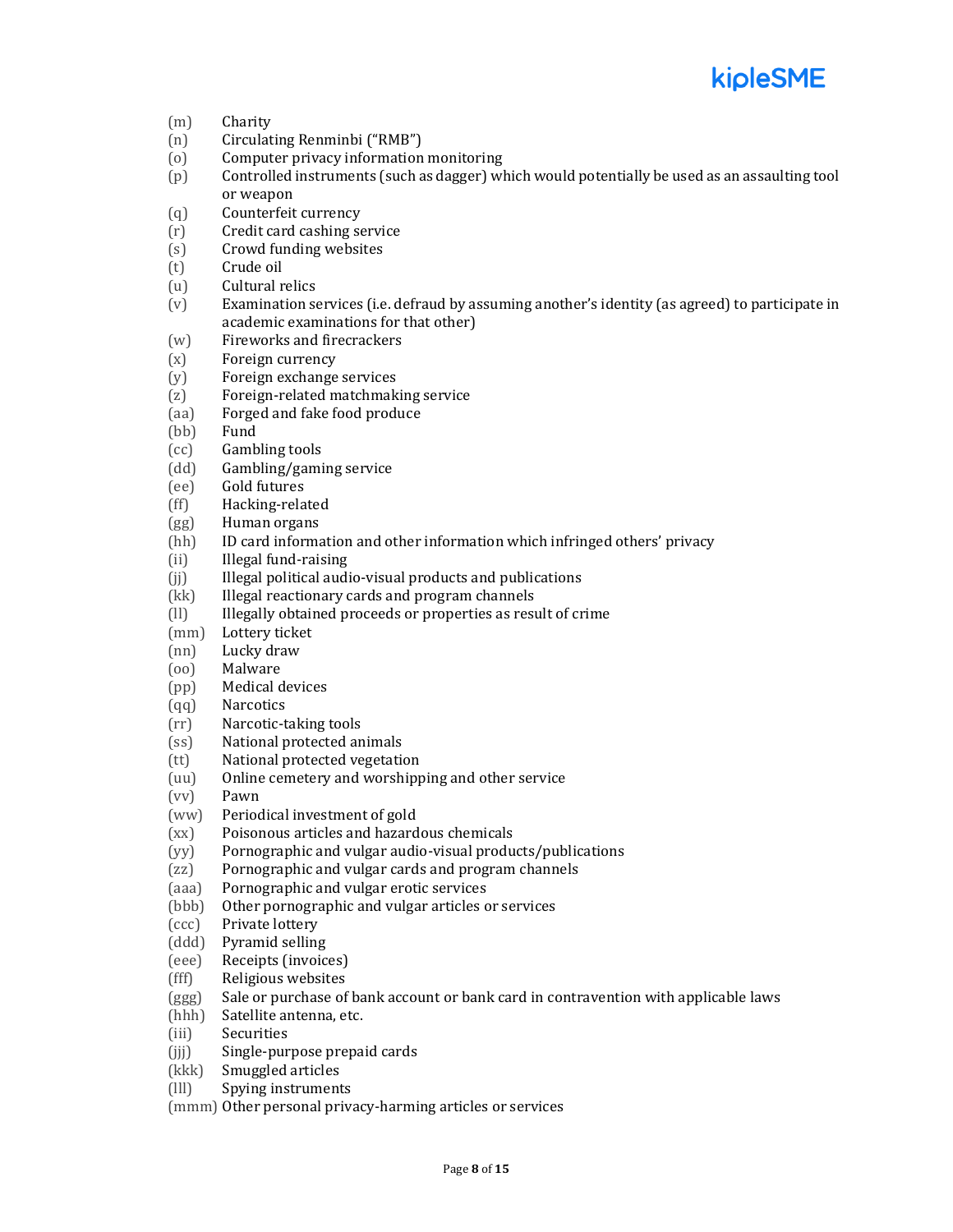

- (nnn) State secret documentations and information, etc.
- (ooo) Stock
- (ppp) Surrogacy services
- (qqq) Video chatting services
- (rrr) Virtual currency in foreign accounts
- (sss) Weapons of all types, (including military weapons/firearms and accessories), simulation weapons, ammunitions and explosive
- (ttt) Token services
- (uuu) Sex toys
- 6.4 It is prohibited to use the Service for any dealings, engagement, or sale of goods/services linked directly or indirectly with jurisdictions we have deemed high risk, such as Cuba, Iran, North Korea, Crimea Region, and Syria.
- 6.5 If we reasonably suspect that your Account has been used for an unauthorized, illegal, or criminal purpose, you give us express authorization to share information about you, your Account, and any of your transactions with law enforcement.

## **7. PERSONAL DATA**

- 7.1 If you are a sole proprietor or an individual forming part of a partnership, we will collect and process your Personal Data in accordance with our Privacy Policy. As such, please refer to our Privacy Policy.
- 7.2 If you are required to provide us with Personal Data of the User, you represent and warrant to us that you have obtained the relevant consent from each User to disclose their Personal Data to us.

## **8. DISPUTE YOU HAVE WITH US**

- 8.1 For all disputes with us, whether pursued in court or with the relevant regulatory body, you must first give us an opportunity to resolve your claim by sending a written description of your claim addressed to us in the manner set out in this Clause.
- 8.2 Upon receipt of the written notice, we will use our reasonable endeavour to resolve the dispute in accordance with the Consumer Dispute Resolution Process. We may, as and when we deem fit, conduct any investigation regarding the dispute. The result of the findings is deemed to be final and conclusive and binding on you and shall not be questioned by you on any account.
- 8.3 You agree that any cause of action arising out of or related to the access and/or use of the Portal and/or Service must commence within six (6) months after the cause of action arose; otherwise, such cause of action is permanently barred.

## **9. DISPUTE ON INVOICE**

9.1 If you have a dispute on a billing statement, you must give us notice within fourteen (14) days from the date of the billing statement specifying (a) the entry/amount in dispute, (b) the reasons why such entry and/or amount is disputed, and any written records or documentary evidence supporting the dispute.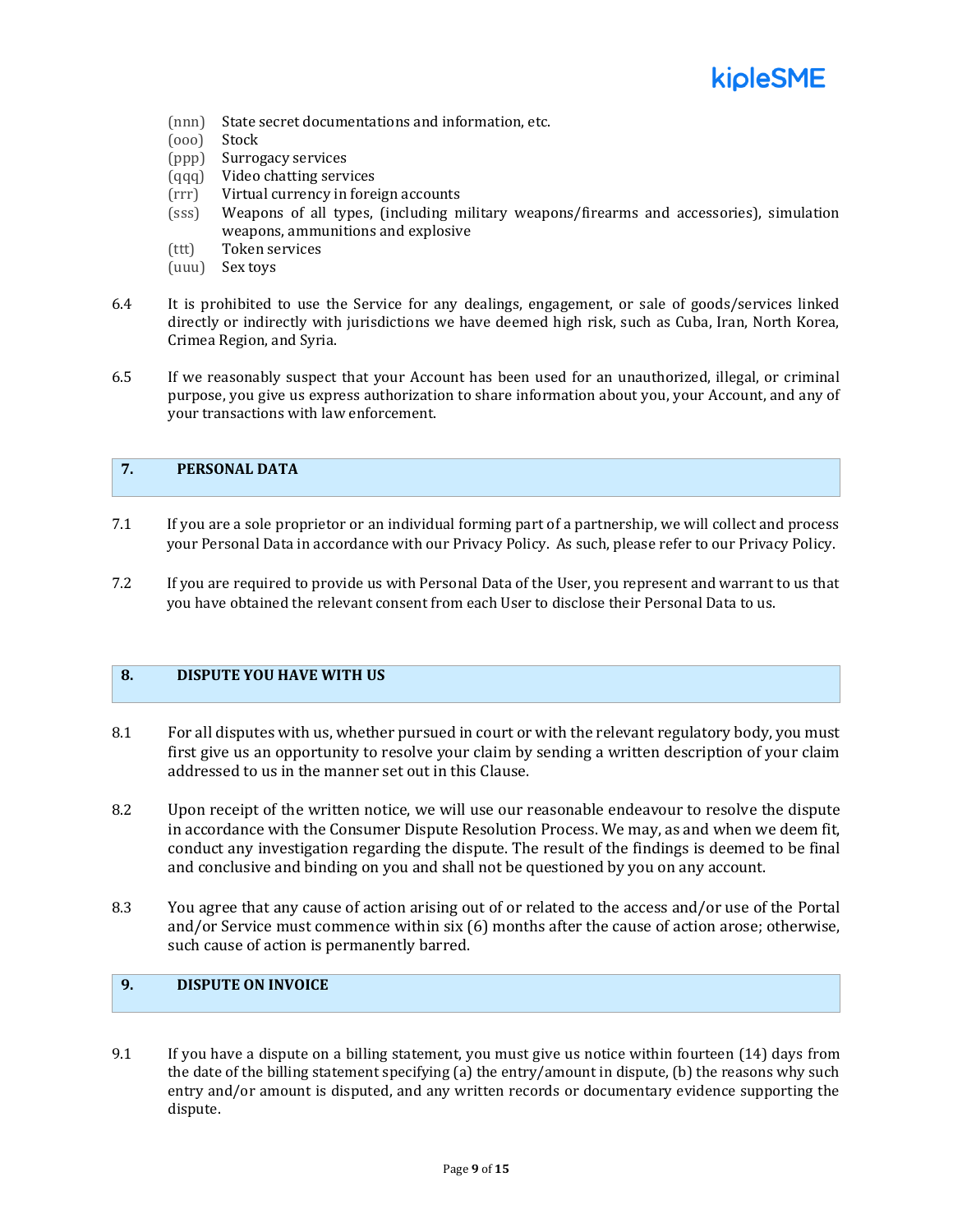

- 9.2 You irrevocably agree that in the event you fail to give us any notice in writing disputing the bill within fourteen (14) days from the date of the billing statement, then you are deemed to have accepted the entries specified in the billing statement as correct and accurate and such billing statement shall be binding and conclusive evidence against you of the correctness and accuracy of the entries specified in the billing statement and the amount due and owing by you to us in a court of law, save for any manifest error.
- 9.3 Upon receipt of the written notice, we will use our reasonable endeavour to resolve the dispute. We may, as and when we deem fit, conduct any investigation regarding the disputed amount. The result of the finding is deemed to be final and conclusive and binding on you and shall not be questioned by you on any account.
- 9.4 If we find that you are required to pay the disputed charges, you must pay the disputed charges within fourteen (14) days from the date of our findings. If our finding shows that you are not required to pay such disputed charges then such charges will be waived by us or we will provide a credit note.
- 9.5 Notwithstanding that you are not required to pay the amount in dispute pending resolution of dispute, you must still pay such portion of the bill that is not in dispute.

## **10. THIRD PARTY PROVIDER**

- 10.1 The Portaland/or Services may contain certain content, promotion, goods and/or services supplied by a third party. It may also contain certain hyperlinks to other websites which are neither maintained nor controlled by us ("Third Party Service"). Such Third Party Service does not imply an approval, endorsement or recommendation by us and is provided to you as a matter of convenience only.
- 10.2 Any dealings with such third party are solely between you and such third party. We encourage you to read their terms and conditions carefully, including their privacy policy. We are not responsible and we shall not be liable for any transaction entered into with such third party. You agree to resolve any disagreement between you and such third party regarding the terms and conditions of any Third Party Service with that third party directly in accordance with the terms and conditions of that relationship, and not us.
- 10.3 We expressly disclaim any liability, whether in contract, strict liability or tort (including negligence or otherwise) arising in any way out of the Third Party Service.

## **11. INTELLECTUAL PROPERTY RIGHTS**

- 11.1 We are and shall remain the exclusive owner of all Intellectual Property Rights subsisting in or used in connection with the Portaland/or Service, including any documentation and/or manuals relating thereto.
- 11.2 We grant you a personal, royalty free, non-exclusive, non-transferable, revocable licence to access and/or use the Portal Services, and our Content in accordance with the Terms of Use. This license grant applies to the software and all updates, upgrades, new versions and replacement software.
- 11.3 Unless you have received prior written authorisation from us, you must not: -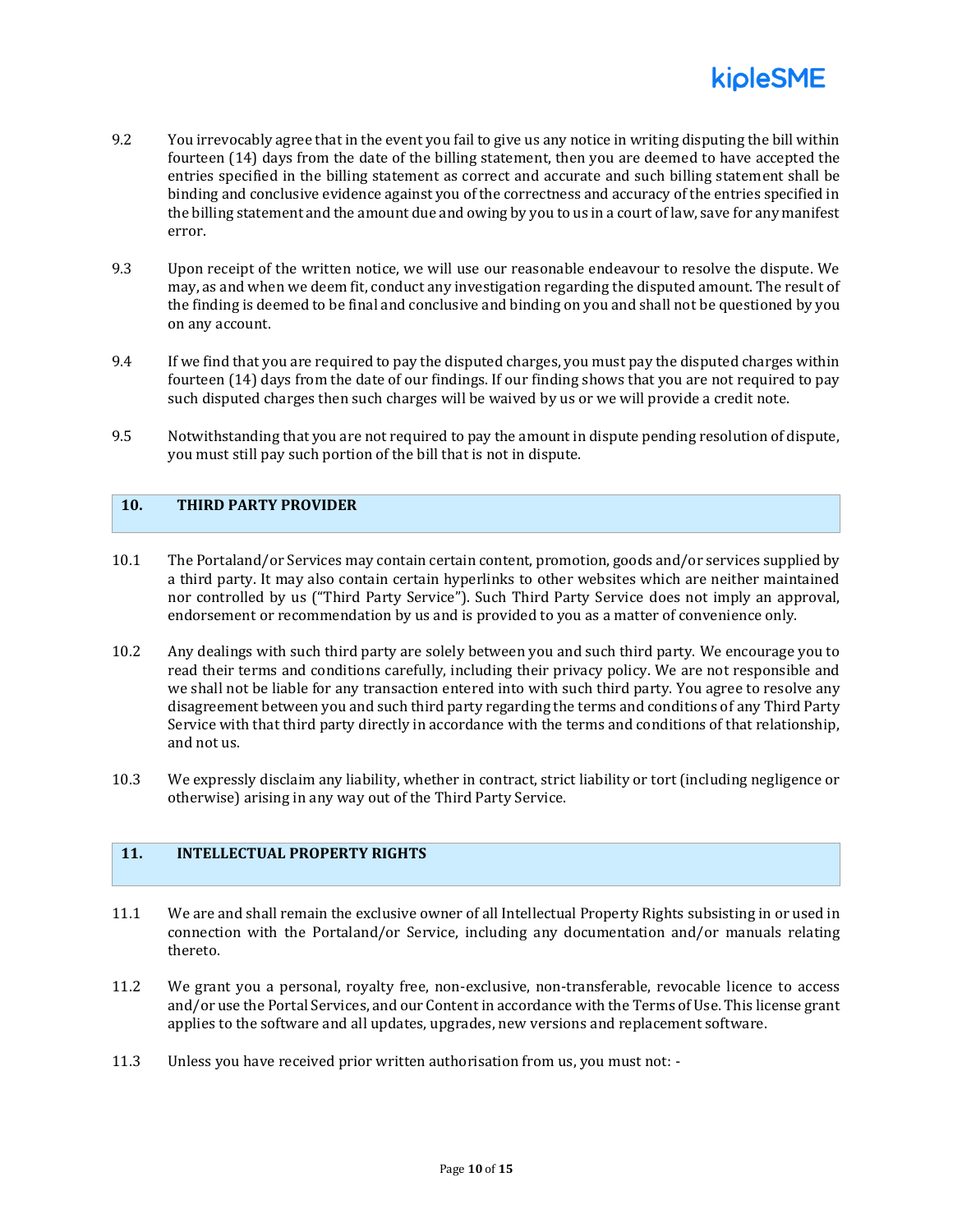- (a) access or use the Portal, Service and/or any of our Content through any technology or other means other than those provided by the Portal, or through other explicitly authorized means we may designate;
- (b) copy, translate, modify, or make derivative works of the Portal and/or Service or any part thereof; or
- (c) reverse engineer, decompile or otherwise attempt to extract the source code of the Portaland/or Service or any part thereof, unless this is expressly permitted or required by applicable law.
- 11.4 Any other Intellectual Property Rights appearing in the Portaland/or Service may contain Intellectual Property Rights of third parties that are not affiliated with us. We do not own such third-party's Intellectual Property Rights and the use of such Intellectual Property Rights may be subject to the terms and conditions of such third-party.

#### **12. CONTENT AND SUBSCRIBER'S CONTENT**

#### 12.1 Our Content

- (a) The Content is provided to you on an "AS IS" basis for your information and personal use only. Except as we specifically agree in writing, the Content shall not be used, reproduced, transmitted, distributed or otherwise exploited in any way.
- (b) We reserve the right to limit and/or prohibit your access and/or use to any of the Content at our sole discretion and shall not be liable for any such limitation or prohibition.
- (c) You further acknowledge and understand that the Content provided in any part of our Portal may contain technical inaccuracies or typographical errors. We also disclaim any liability for any Content or information that may become outdated since the last time that particular piece of information was updated. We can make changes and corrections to any parts to any part of the Content contained in the Portal at any time without prior notice to you.
- 12.2 Subscriber's Content We do not manage or have any control over Subscriber's Content. We are, therefore, not responsible for any Content, including its inaccuracy or typographical error.

## **13. DISCLAIMER OF WARRANTIES**

- 13.1 **The Portal and/or Service is provided to you on an 'as is' basis, with all faults. We do not make any representation or warranty of any kind, whether oral or written, whether express or implied, or arising by law, custom, course of dealing, course of trade, with respect to the Portal and/or Service.**
- 13.2 **We make no representation that the defect in operation or functionality of the Portal and/or Service, if any, will be corrected. We disclaim any and all implied warranties on conditions of title, merchantability, fitness for a particular purpose, and non-infringement.**
- 13.3 **No advice or information, whether oral or written, obtained by you from us, or from our Portal shall create any warranty of any type.**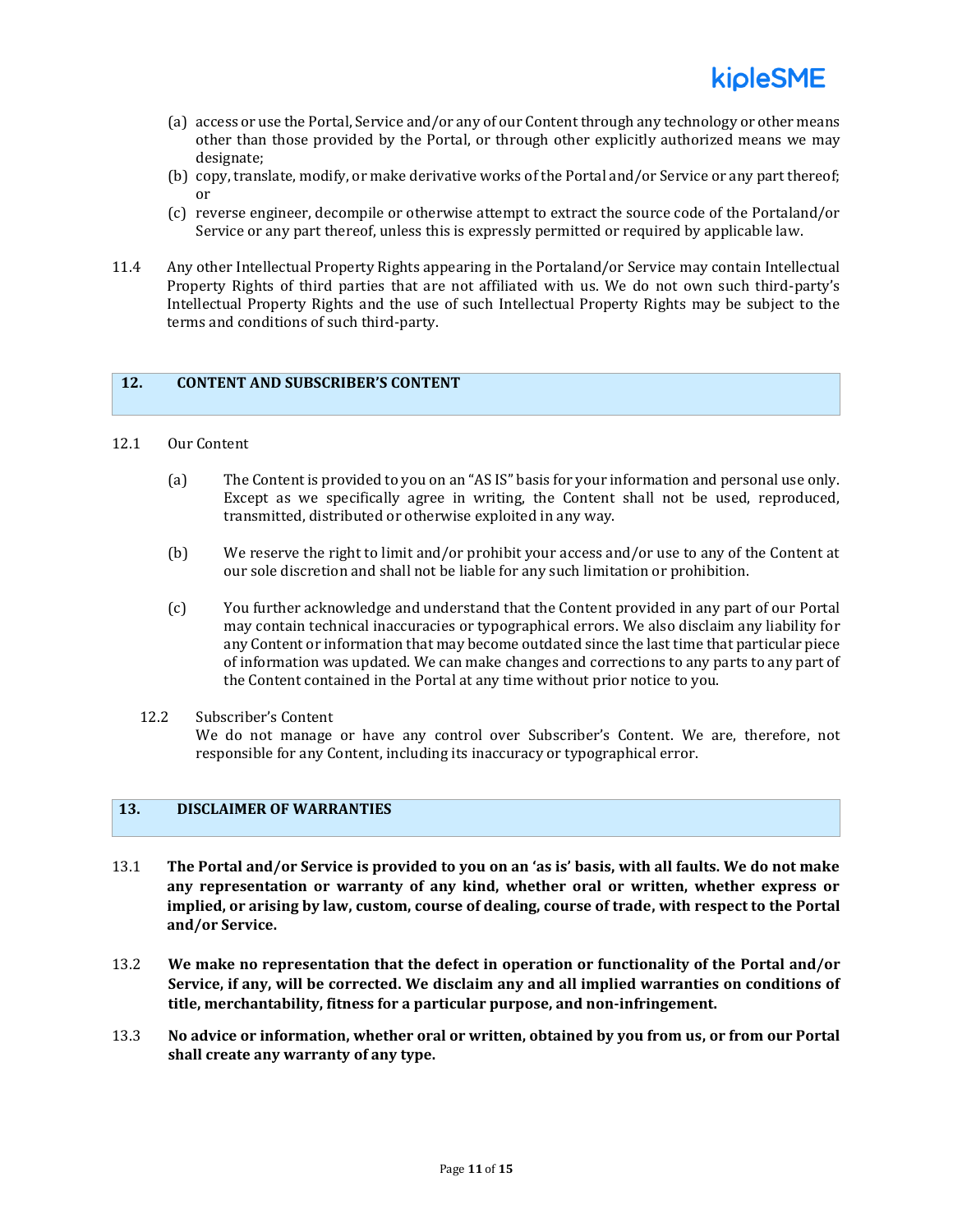

- 13.4 **Any Content downloaded or otherwise obtained through the use of the Portal and/or Service is done at your own discretion and risk and that you will be solely responsible for any damage to your computer, mobile device, or loss of data that results from the download of any such Content.**
- 13.5 **You acknowledge and agree that we do not control the transfer of data over communications facilities or networks, including the internet, mobile networks or other means of data transmission, and the Portal and/or Service may be subject to limitations, delays, interruptions and other problems inherent in the use of such communications facilities. The availability of the Portal and/or Service may also be dependent on third party service providers used to render the Services to you, which we have no control over, and the operation, maintenance and availability of such third party services are governed, as the case may be, by their respective terms of service.**

#### 13.6 **WE ARE NOT LIABLE TO YOU AT ALL FOR MATTERS ARISING UNDER THIS CLAUSE 13.**

## **14. YOUR LIABILITY**

- 14.1 Your liability to the Indemnified Party is to indemnify the Indemnified Party from and against any and all Claims and Losses, including Consequential Loss, as a result of: -
	- (a) any Transaction made with Subscriber and/or third party;
	- (b) any breach of, or non-performance of, your representations, warranties, undertakings, covenants, or obligations under the Terms of Use;
	- (c) infringement of our intellectual property rights, or third-party intellectual property rights;
	- (d) the access, use, and/or transmission of any Content, and/or Subscriber's Content;
	- (e) any unauthorised access to any of the Portal, Personal Data, our network or our supplier's network, through hacking, password mining or any other means; and/or
	- (f) breach of the Law.

#### **15. EXCLUSION OF LIABILITIES**

15.1 The Indemnified Party shall not be liable to you for any Claims and Losses, including Consequential Loss, for: -

- (a) any Transaction made with Subscriber and/or a third party;
- (b) personal injury to and/or death of any person, howsoever arising, due to any acts, omissions, and/or negligence or otherwise caused by Subscriber, User, and/or any other persons; or
- (c) any loss, injury and/or damage to any movable and/or immovable property, howsoever arising, due to any acts, omissions, and/or negligence or otherwise cause by Subscriber, you and/or any other persons;
- (d) any cessation (permanently or temporarily) in providing any of the Portal and/or Service (or any features within the Service);
- (e) any inability to access the Portal, your Account, the Service, or any part thereof;
- (f) the deletion of, corruption of, or failure to store, any data and other communication data maintained or transmitted by or through the Account;
- (g) compliance with Law, Appropriate Authority, or non-compliance which may affect the supply of Service, or any part thereof;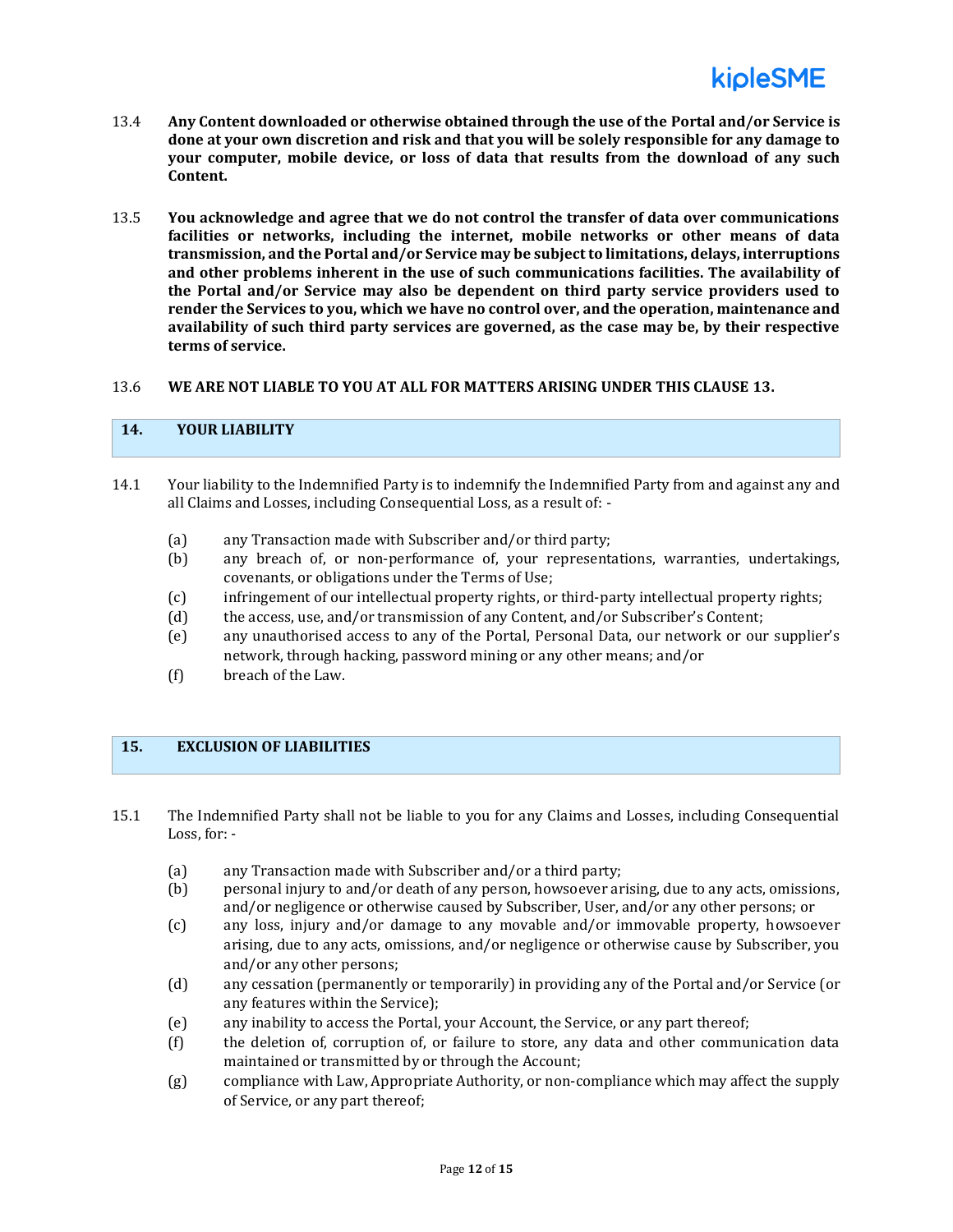- (h) any claim for libel, slander, infringement of third-party intellectual property rights;
- (i) any Content, Subscriber's Content, and/or conduct of any Other Person, user or other third party; and/or
- (j) an event of Force Majeure.

## **16. SUSPENSION**

- 16.1 We are entitled to suspend, revoke, refuse and/or block the use of the Portal and/or Service (or any part thereof), and/or suspend, revoke, refuse and/or block any Transaction, at any time, without liability, without notice, including but not limited to: -
	- (a) if you breach any terms and conditions of the Terms of Use;
	- (b) if we reasonably suspect fraud, illegal and/or any other activity we deem improper;
	- (c) if you fail to cooperate with any investigation and/or enquiry conducted and/or carried by the Appropriate Authority, in respect of any suspected violation or violation of any Law;
	- (d) if we receive an order, instruction, notice and/or directive from any Appropriate Authority to do so;
	- (e) an event of Force Majeure; and/or
	- (f) any other reasons as we deem fit.
- 16.2 We reserve the right to investigate and take appropriate legal action, in our sole discretion, against you and/or report you to the Appropriate Authority under Clause 16.1(b), (c) and (d).
- 16.3 In the event the Account and/or Services has been suspended and you request for reactivation of the same, we may at its absolute discretion reactivate the Account and/or Service subject to any additional requirements as may be determined by us.

#### **17. TERMINATION**

- 17.1 Termination by Subscriber Once Subscriber terminates the Agreement with us, this Terms of Use with you will also be terminated.
- 17.2 Voluntary Termination of Service

If the Agreement is still subsisting with the Subscriber, you do not have an option to terminate the Service. However, you can cease using the Services by logging out from your mobile device. You shall remain liable for any Transaction effected through your Account prior to the cessation in the use of the Services.

#### 17.3 Our Right to Terminate

We may forthwith terminate the Services (as whole or in part) at any time if: -

- (a) if the agreement we signed with Subscriber is terminated;
- (b) there is an emergency;
- (c) we reasonably suspect fraud and/or illegal activity in connection with the Portal and/or Service;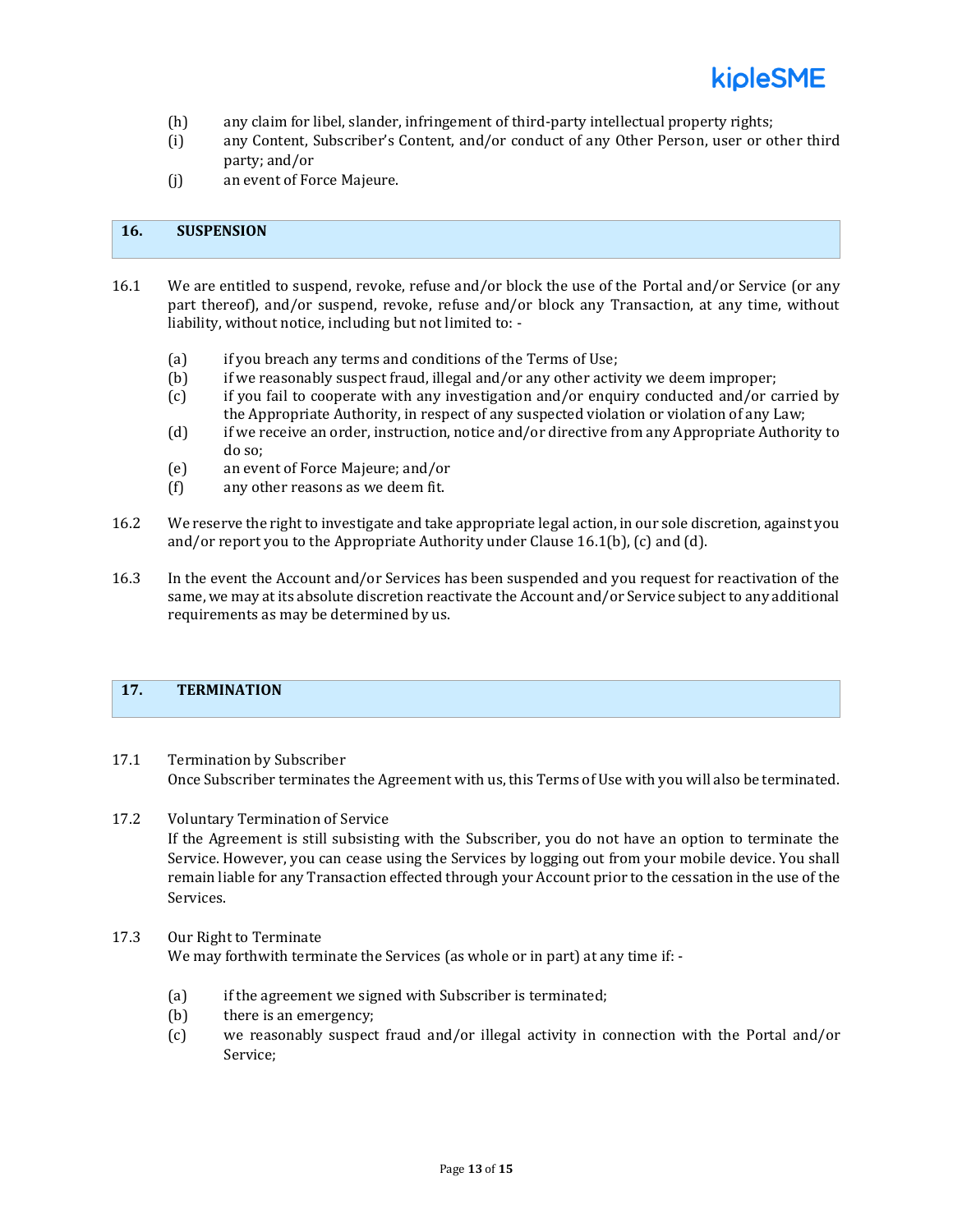

- (d) you breach any terms or conditions of the Terms of Use or any other additional terms and conditions applicable to you, and fail to rectify and remedy such breach within seven (7) days from the date of its receipt of a written notice requiring it so to do;
- (e) breach of our policy;
- (f) change of Law;
- (g) an event of Force Majeure;
- (h) the Services are suspended under Clause 16 for more than fourteen (14) days; or
- (i) for any reason we deem fit.

You may also contact our Customer Service Support for further information.

- 17.4 Termination of the Services, for any reason, shall not act as a waiver of any liabilities or obligations you may have accrued at or prior to the date of such termination.
- 17.5 Survival. Those clauses which by their nature would survive the termination or expiration of the Terms of Use shall so survive.

#### **18. ANTI-BRIBERY AND ANTI-CORRUPTION**

- 18.1 Each Party shall:
	- (a) comply with all applicable laws, regulations, codes, sanctions relating to anti-bribery and anticorruption;
	- (b) have and shall maintain in place throughout the term of this Agreement adequate anti-bribery policies and procedures and will enforce them where appropriate; and
	- (c) promptly report to the other Party any request or demand for any undue financial or other advantage of any kind received in connection with the performance of this Agreement.

#### **19. GENERAL PROVISIONS**

19.1 Notice

You can generally contact our Customer Service Support. However, if you wish to lodge a complaint, dispute about the Portal and/or Service, or serve us a demand letter, legal process, or other communication relating to that (collectively known as "Formal Notice"), you should address a copy of the Formal Notice to our legal department. The Formal Notice can be delivered by hand, courier and/or prepaid registered post to the following address: -

Head of Legal Kiple Digital Sdn Bhd The Ascent, Paradigm B-23A-3, No 1 Jalan SS7/26A 47301 Petaling Jaya, Malaysia

We can serve a Formal Notice or other communication to you by electronic email, delivered by hand, courier, prepaid ordinary post, registered post (not being AR Registered), and/or facsimile to the address you provided to us. We can also serve you a Formal Notice, or other communication to your last known address in our record.

Formal Notice or other communication shall be deemed effective: -

(a) if by electronic email or hand deliver, on the day of delivery;